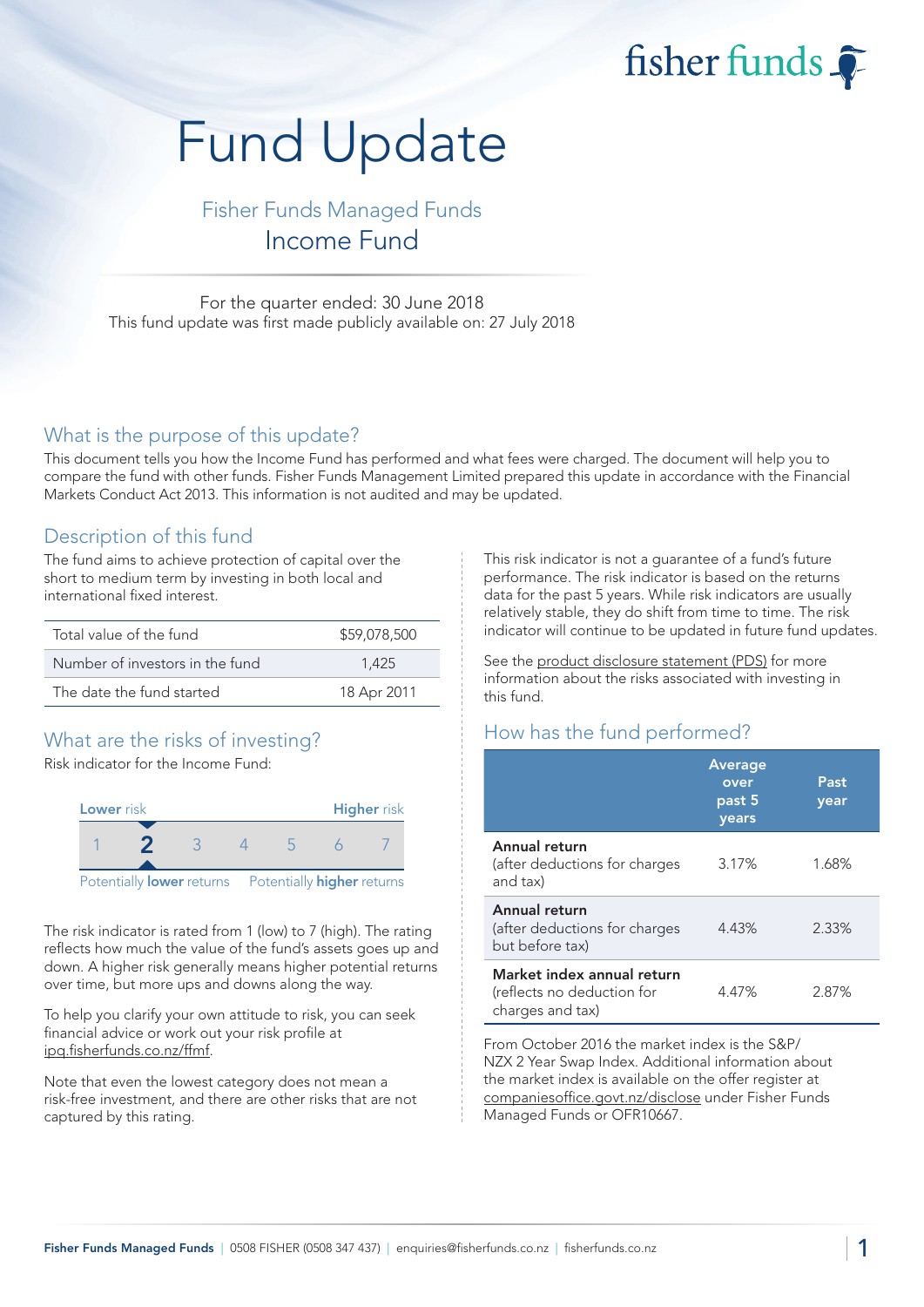# Annual return graph



This shows the return after fund charges and tax for each year ending 31 March since the fund started. The last bar shows the average annual return since the fund started, up to 30 June 2018.

Important: This does not tell you how the fund will perform in the future.

Returns in this update are after tax at the highest prescribed investor rate (PIR) of tax for an individual New Zealand resident. Your tax may be lower. The market index return reflects no deduction for charges and tax.

### What fees are investors charged?

Investors in the Income Fund are charged fund charges that include GST. In the year to 31 March 2018 these were:

|                                                | % of net asset value |
|------------------------------------------------|----------------------|
| <b>Total fund charges</b>                      | 1.22%                |
| Which are made up of:                          |                      |
| Total management and<br>administration charges | 1.22%                |
| Including:                                     |                      |
| Manager's basic fee                            | 1.01%                |
| Other management and<br>administration charges | 0.21%                |
| Total performance-based fees <sup>1</sup>      | በበ%                  |

Small differences in fees and charges can have a big impact on your investment over the long term.

## Example of how this applies to an investor

Katie had \$10,000 in the fund at the start of the year and did not make any further contributions. At the end of the year, Katie received a return after fund charges were deducted of \$168 (that is 1.68% of her initial \$10,000). Katie did not pay other charges. This gives Katie a total return after tax of \$168 for the year.

## What does the fund invest in?

#### Actual investment mix

This shows the types of assets that the fund invests in.



#### Target investment mix

This shows the mix of assets that the fund generally intends to invest in.